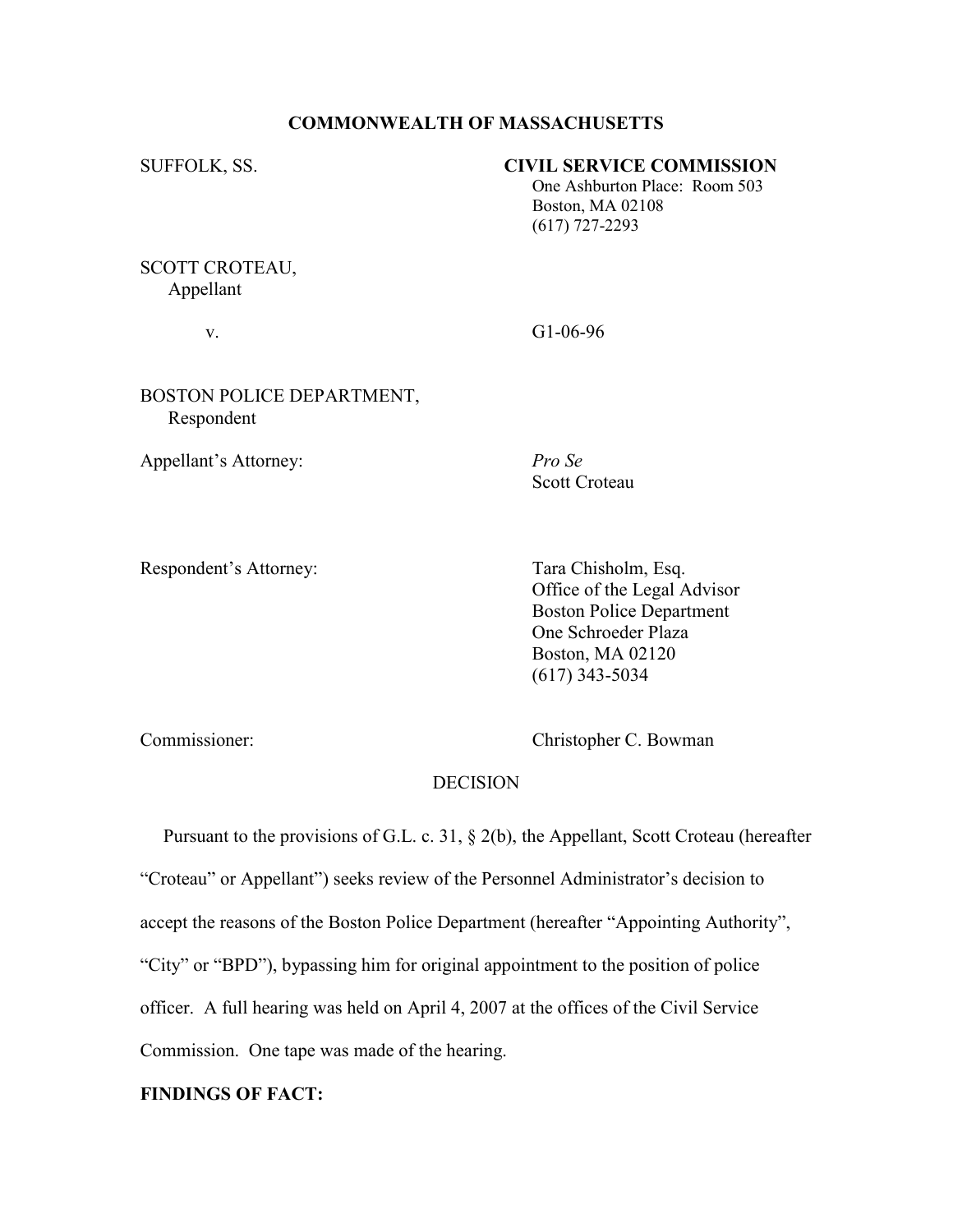Five (5) Joint exhibits were entered into evidence at the hearing. Based on these exhibits and the testimony of the following witnesses:

#### For the Appointing Authority:

- Robin Hunt, Human Resources Director, Boston Police Department;
- Sergeant Detective Norman Hill; Boston Police Department;

#### For the Appellant:

Scott Croteau, Appellant;

I make the following findings of fact:

- 1. The Appellant is a thirty-four (34) year old male from Boston. He graduated from Don Bosco Technical High School in 1991 and attended Wentworth Institute of Technology from 1991 to 1993. (Testimony of Appellant; Exhibit 3)
- 2. The Appellant joined the Marine Corps in 1995 and was honorably discharged in 1999. (Testimony of Appellant; Exhibit 3)
- 3. The Appellant has been married for eleven  $(11)$  years and has a  $\sim$  100-year old son. The 1999. (Testimony of Appellant; Exhibit 3)<br>
The Appellant has been married for eleven (11) years and has a<br>
Appellant coaches his son's Pop Warner Football League team. (Testimony of Appellant)
- 4. The Appellant has been employed full-time as a truck driver for an electrical contractor for the past four (4) years and has been employed part-time as a Security Shift Coordinator for a local hospital for the past five (5) years. (Testimony of Appellant; Exhibit 3)
- 5. The Appellant took an open examination for the position of police officer in 2003. (Stipulated Fact)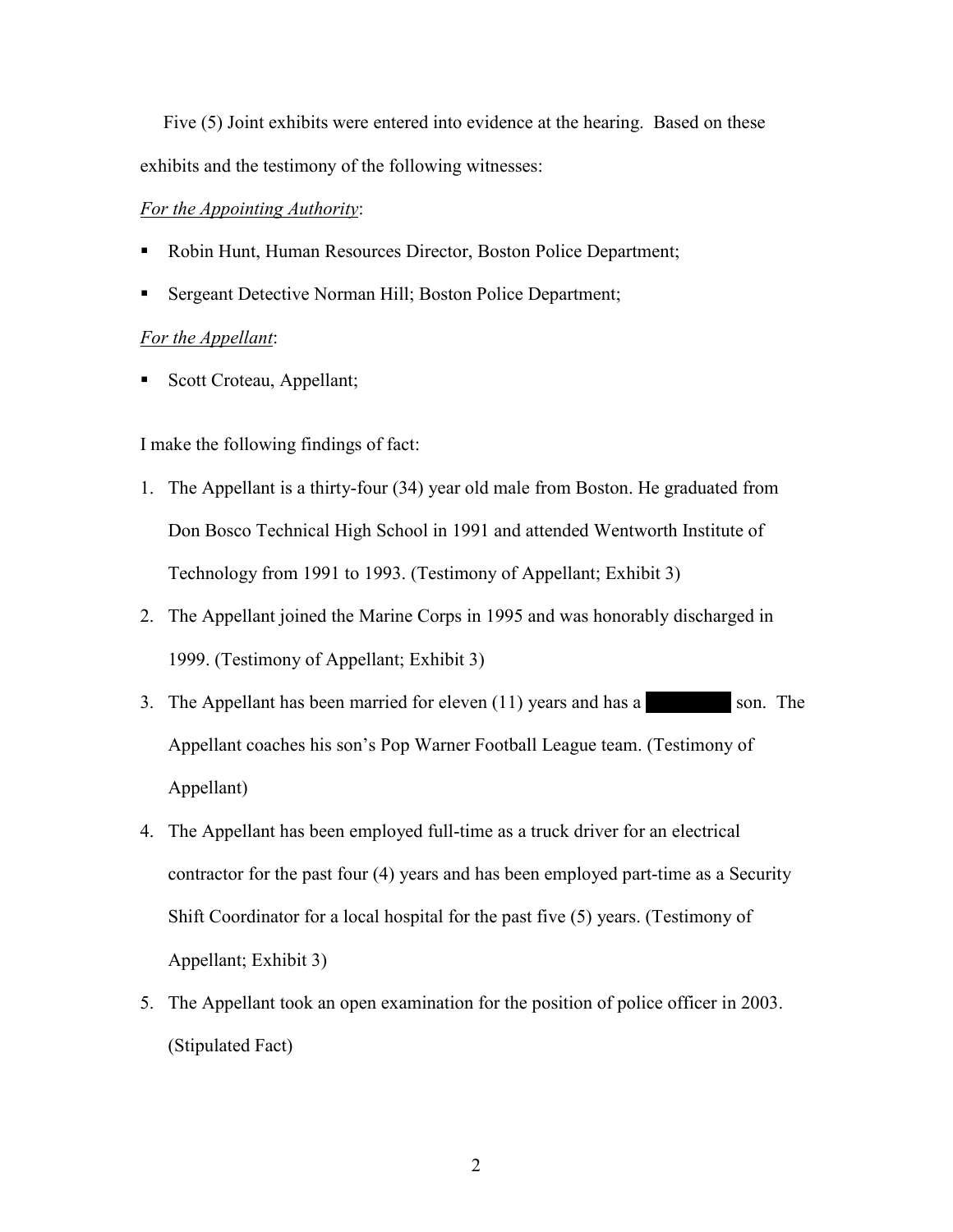- 6. On June 8, 2005, the Appellant's name appeared on Certification 250537 for the position of permanent police officer for the Boston Police Department. (Stipulated Fact)
- 7. The Boston Police Department filled 43 police officer positions from Certification 250537. All 43 of the candidates selected for appointment were ranked below the Appellant on the above-referenced Certification. (Stipulated Facts)
- 8. On October 31, 2005, the Boston Police Department notified the state's Human Resources Division (HRD) that it was bypassing the Appellant for appointment for the following reason: In November of 1994, Mr. Croteau had a one-year restraining order (209A) taken out on him by his ex-girlfriend. (Exhibit 1)

#### 1994 Restraining Order

- 9. Exhibit 2 is a copy of the 1994 restraining order and application against the Appellant. (Exhibit 2)
- 10. There is no dispute that an initial 10-day restraining order did not issue in this case. Rather, the only restraining order, issued on November 14, 1994, was for one year.
- 11. The Appellant testified that sometime in November 1994 he received a letter to appear in Brighton District Court on November 14, 1994. When he arrived at the court on November 14, 1994, the then-pro se defendant and the complainant, accompanied by her counsel, met with a magistrate. (Testimony of Appellant)
- 12. According to the Appellant's testimony before the Commission, the magistrate in November 1994 read the affidavit of the complainant which is part of Exhibit 2, but the Appellant never saw the affidavit until a pre-hearing before the Civil Service Commission regarding the instant appeal in 2006. (Testimony of Appellant)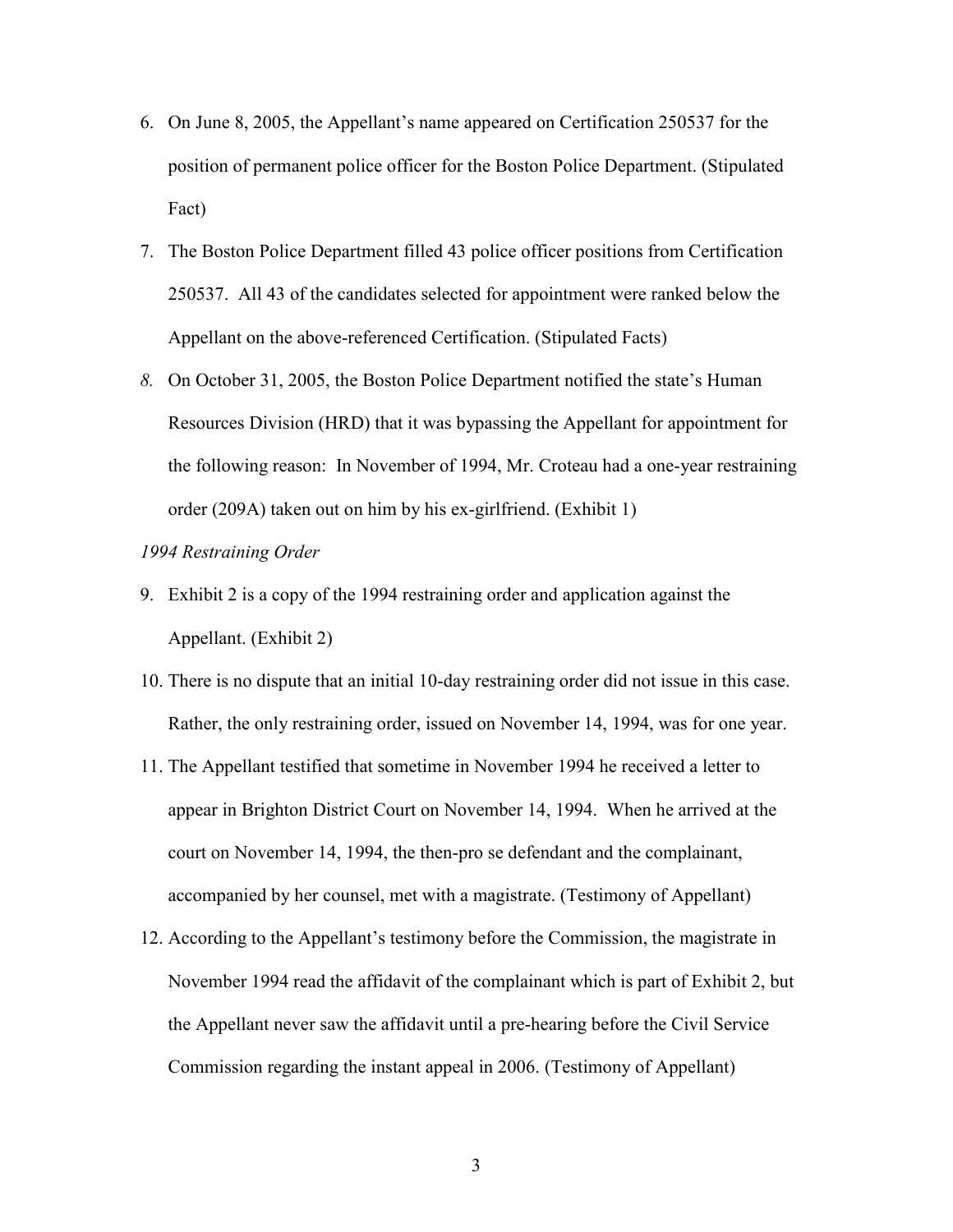- 13. According to the Appellant, he voluntarily agreed to the restraining order and decided to forego a hearing before a judge because, at that point, he wanted the complainant to stay away from him as well. Again according to the Appellant, he disagreed with the allegations contained in the complainant's affidavit, but decided not to dispute the issuance of restraining order. (Testimony of Appellant)
- 14. The complainant in the 209A restraining order case was the Appellant's then exfiancé. They met in 1990 and became engaged in 1992 and then subsequently broke up sometime in 1994. (Testimony of Appellant)
- 15. The Appellant acknowledged during the Commission hearing that is was an acrimonious break-up initiated by his then-fiancé. (Testimony of Appellant)
- 16. The affidavit submitted by the complainant as part of the 1994 209A application states in relevant part, "ever since the break-up he [the Appellant] will not leave me alone, constantly calling and following me. He threatens to kill me, rape me, hurt my family, burn my car and send his girlfriends and friends to find me. I am in serious fear of the defendant, because I know what he is capable of. I am afraid to go anywhere because he always finds me." (Exhibit 2)
- 17. According to the Appellant, he was notified to appear before the magistrate two days after an incident in 1994 with his then ex-fiance's new boyfriend. According to the Appellant, his ex-fiancé, several months after the relationship ended, would regularly call the Appellant and ask him to follow her home from her boyfriend's house on her drive home as she had an aversion to driving on the expressway. (Testimony of Appellant)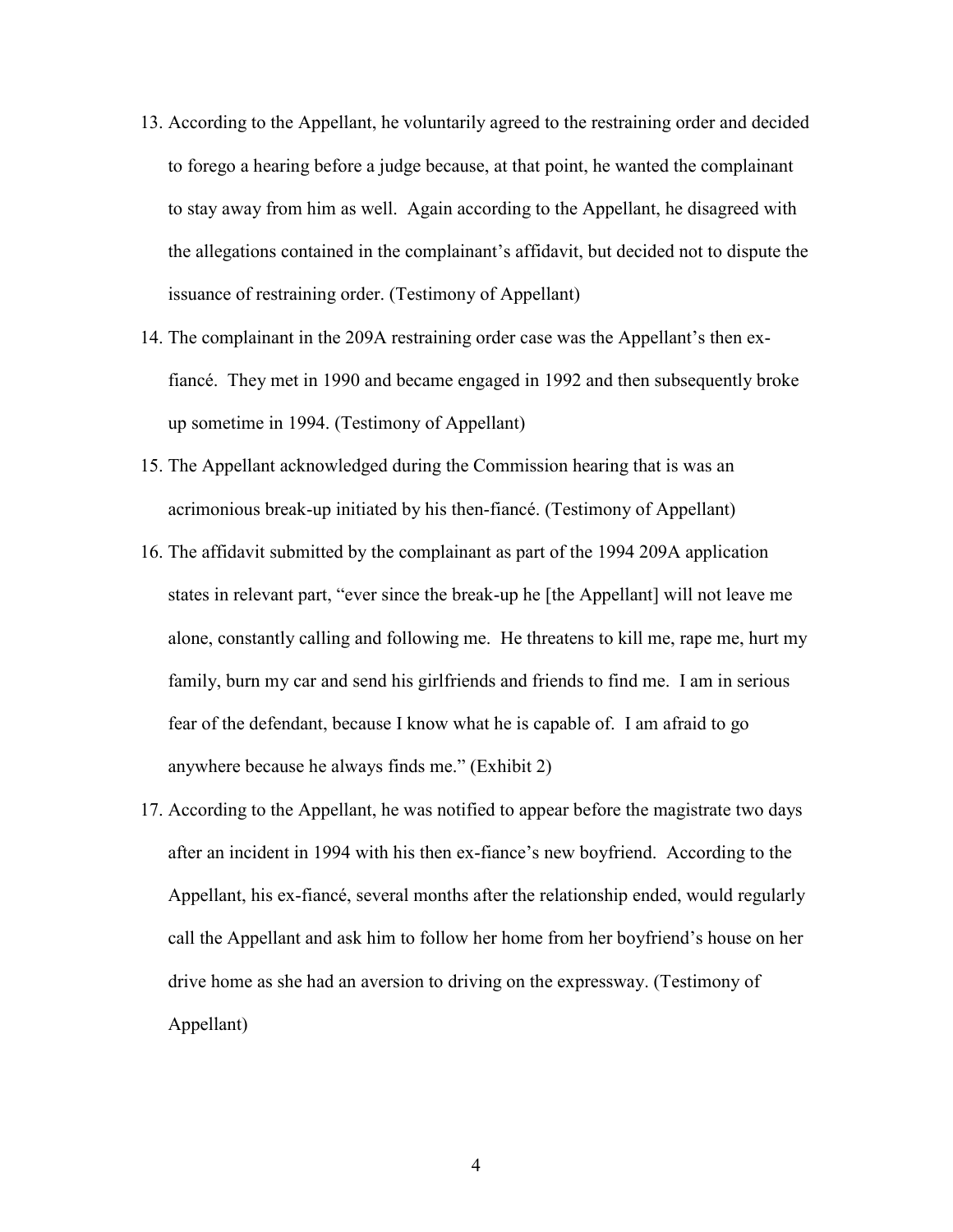- 18. Again according to the Appellant, he would, at the request of his then ex-fiancé, park one block away from her boyfriend's house after being paged in order to meet her and follow her home in his car. (Testimony of Appellant)
- 19. According to the Appellant, on one night in 1994, he was sitting in his car one block away from the boyfriend's house after receiving a page from his then ex-fiancé when her boyfriend came around the corner with a pipe, smashed his car window and struck the Appellant in the head with the pipe. (Testimony of Appellant)
- 20. Asked on cross-examination how the boyfriend knew the Appellant was sitting in his car one block from his house, the Appellant testified that it was his understanding that the boyfriend's friends had alerted him. (Testimony of Appellant)
- 21. Asked to explain why he would go along with this purported arrangement, in which he would meet up with his ex-fiancé and follow her home, allegedly at her request, after she left her new boyfriend's house, the Appellant lamented that he was being strung along and agreed to these requests because he wanted to reconcile with her. (Testimony of Appellant)
- 22. During his testimony before the Commission, the Appellant acknowledged that in the midst of emotional arguments regarding the break-up, he "said bad things" to her but never made the threats referenced in the complainant's 209A affidavit. (Testimony of Appellant)
- 23. The Boston Police Department detective who conducted the background check regarding the Appellant's application for employment interviewed the Appellant's exfiancé and asked her if the Appellant would make a good police officer. The exfiancé responding by saying, "yes, if he can control his temper." (Testimony of Hill)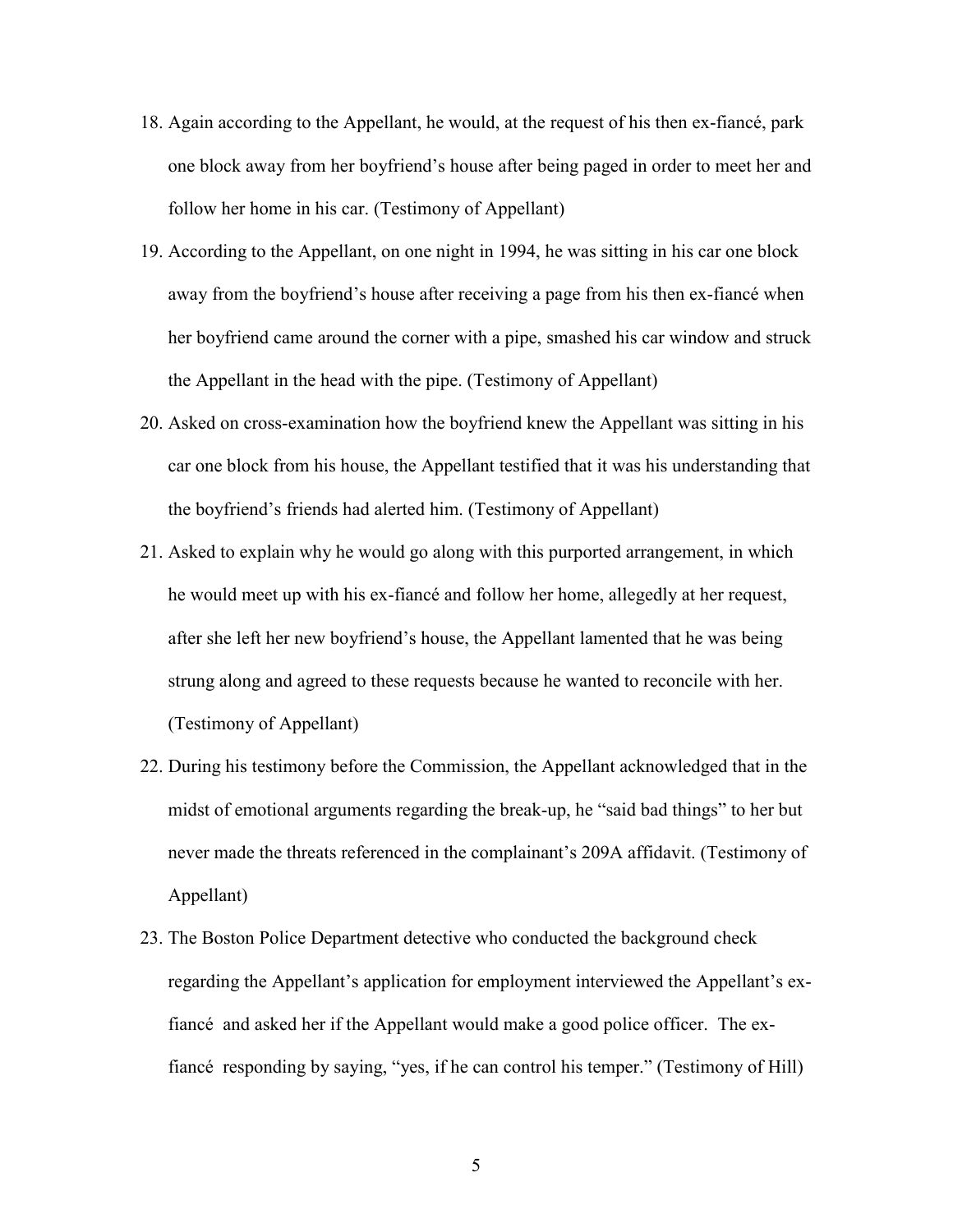- 24. According to Boston Police Department HR Director Robin Hunt as well as Sergeant Detective Norman Hill, the Commander of the Recruit Investigations Unit, the Department, when reviewing an applicant's criminal history, considers the "severity" and "recency" of the underlying incidents. Both of these witnesses testified that the "severity" of the allegations (i.e. – death threats) superseded any consideration that the incident occurred over 10 years ago. (Testimony of Hunt and Hill)
- 25. Sergeant Hill was not able to recall during his tenure any recruit being hired with a history that included a one-year restraining order having been issued against them. (Testimony of Hill)
- 26. Hunt and Hill stressed the awesome responsibility of police officers and the fact that police officers are issued firearms, which justified their joint conclusion during a roundtable discussion not to recommend the Appellant. The other members of the BPD roundtable, that reviews all police candidates, unanimously agreed. (Testimony of Hunt and Hill)
- 27. The Appellant testified that the restraining order represents a one-time mistake and that the City should review applications on a case-by-case basis and weigh other factors, including his exemplary employment, military and personal history over the past 11 years since the restraining order issued. (Testimony of Appellant)
- 28. On March 16, 2006, the state's Human Resource Division (HRD) approved the reasons proffered by the City in bypassing the Appellant. (Stipulated Fact)
- 29. On May 18, 2006, the Appellant filed a timely appeal with the Civil Service Commission regarding HRD's decision. (Stipulated Fact; Exhibit 5)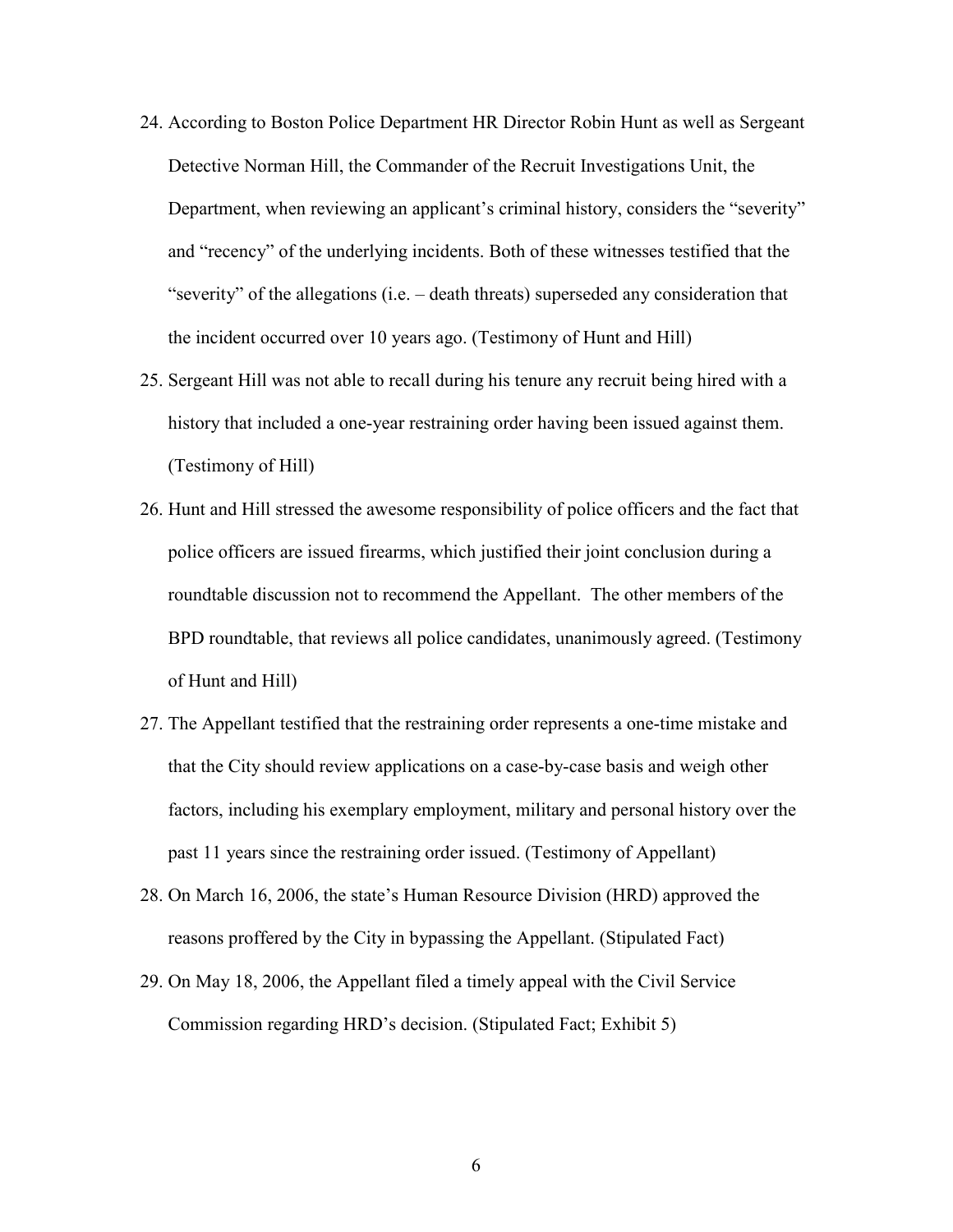#### CONCLUSION:

 The role of the Civil Service Commission is to determine "whether the Appointing Authority has sustained its burden of proving that there was reasonable justification for the action taken by the appointing authority." City of Cambridge v. Civil Service Commission, 43 Mass. App. Ct. 300, 304 (1997). Reasonable justification means the Appointing Authority's actions were based on adequate reasons supported by credible evidence, when weighed by an unprejudiced mind, guided by common sense and by correct rules of law. Selectmen of Wakefield  $\nu$ . Judge of First Dist. Ct. of E. Middlesex, 262 Mass. 477, 482 (1928). Commissioners of Civil Service v. Municipal Ct. of the City of Boston, 359 Mass. 214 (1971). G.L. c. 31, § 2(b) requires that bypass cases be determined by a preponderance of the evidence. A "preponderance of the evidence test requires the Commission to determine whether, on the basis of the evidence before it, the Appointing Authority has established that the reasons assigned for the bypass of an Appellant were more probably than not sound and sufficient." Mayor of Revere v. Civil Service Commission, 31 Mass. App. Ct. 315 (1991). G.L. c. 31, § 43.

 Appointing Authorities are rightfully granted wide discretion when choosing individuals from a certified list of eligible candidates on a civil service list. The issue for the commission is "not whether it would have acted as the appointing authority had acted, but whether, on the facts found by the commission, there was reasonable justification for the action taken by the appointing authority in the circumstances found by the commission to have existed when the Appointing Authority made its decision." Watertown v. Arria, 16 Mass. App. Ct. 331, 334 (1983). See Commissioners of Civil Serv. v. Municipal Ct. of Boston, 369 Mass. 84, 86 (1975) and Leominster v. Stratton, 58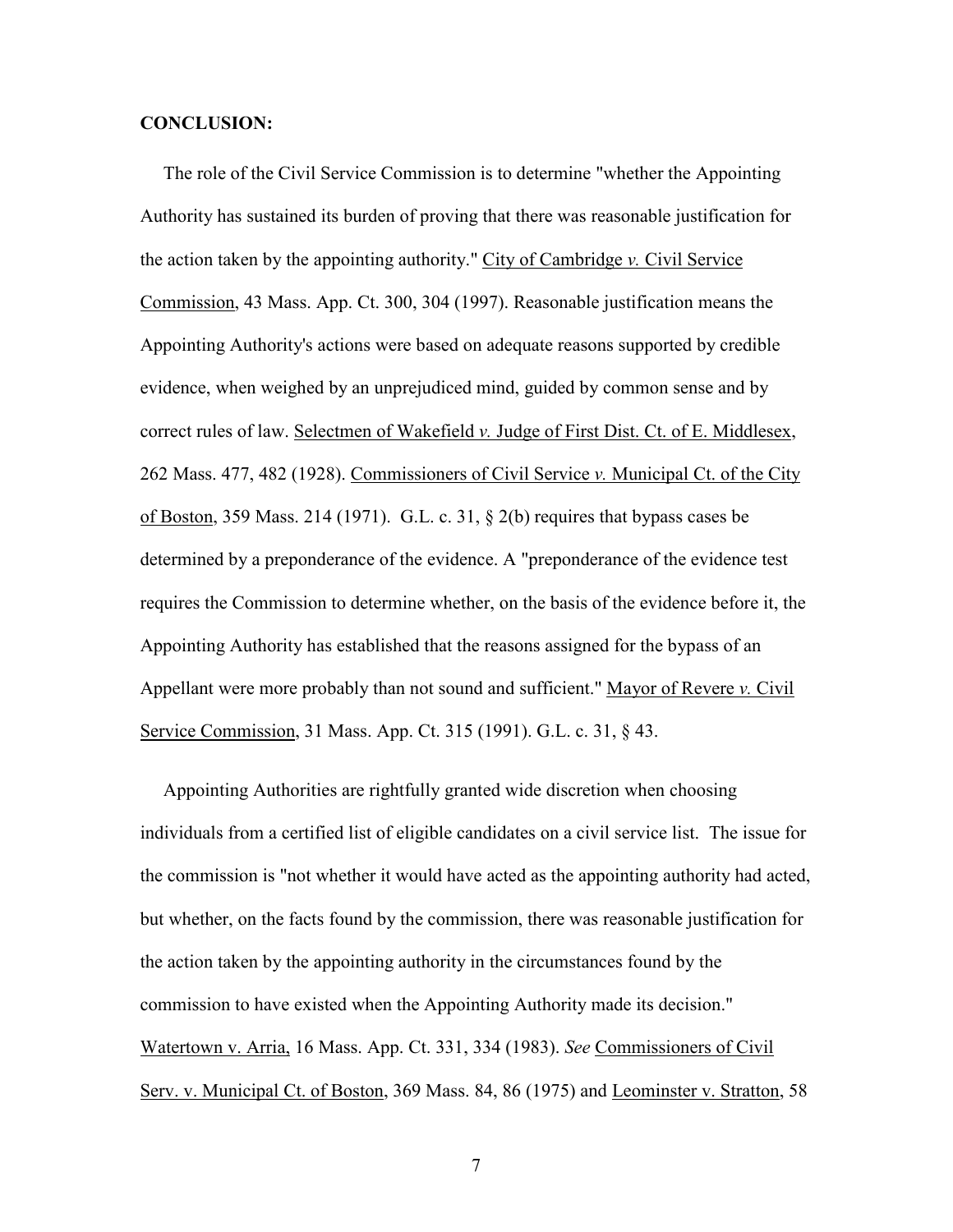Mass. App. Ct. 726, 727-728 (2003). However, personnel decisions that are marked by political influences or objectives unrelated to merit standards or neutrally applied public policy represent appropriate occasions for the Civil Service Commission to act. City of Cambridge, 43 Mass. App. Ct. at 304.

 Mr. Croteau is a long-time resident of Boston; a graduate of Don Bosco Technical High School; and holds down a full-time and part-time job to help support his family. He has been married for eleven years, has a ten-year old son and speaks with justifiable pride about his accomplishments, ranging from his commendable military service to his tenure as coach and proud father. He is a likeable, well-mannered man with a sincere desire to serve his community as a police officer.

 Unfortunately, however, the Appellant was the subject of a restraining order in 1994, which he did not contest, that contained as part of its application, an affidavit from the Appellant's then ex-fiancé. The seriousness of the allegations in that affidavit can not be understated. According to the complainant, "ever since the break-up he (the Appellant) will not leave me alone, constantly calling and following me. He threatens to kill me, rape me, hurt my family, burn my car and send his girlfriends and friends to find me. I am in serious fear of the defendant, because I know what he is capable of. I am afraid to go anywhere because he always finds me."

 The Appellant testified that although he has always disputed the allegations in the affidavit, he didn't contest the one-year restraining order as he wanted his ex-fiance to stay away from him as well. It appears from the Appellant's testimony that the 209A application was triggered after an altercation the Appellant had with his then-ex-fiance's new boyfriend, who allegedly smashed the Appellant's car window with a pipe and then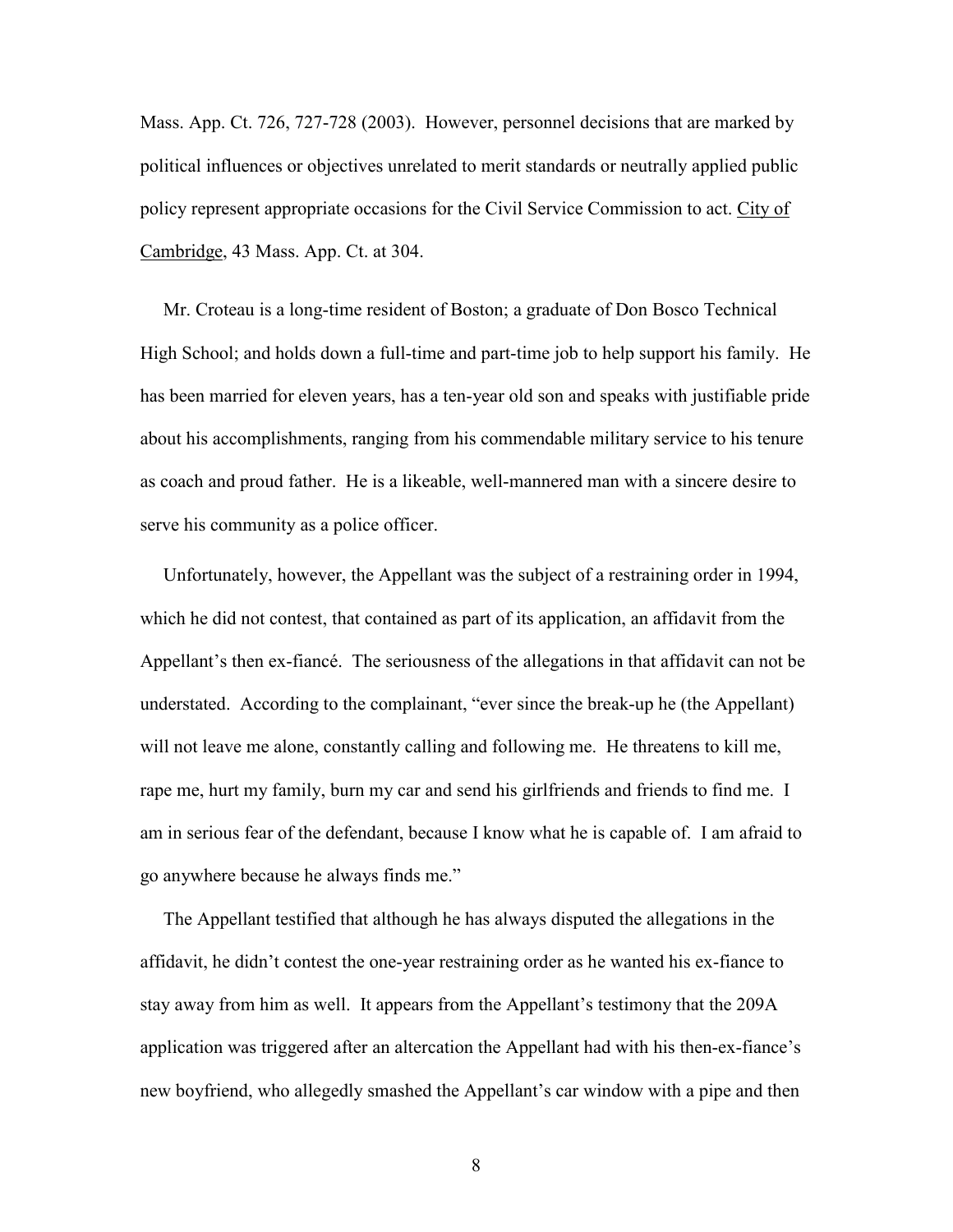struck the Appellant in the head with the pipe. Notwithstanding the disturbing nature of this violent incident as recounted by the Appellant, the Appellant's explanation as to why he was parked one block away from the house of his ex-fiance's new boyfriend is incredulous and actually supports the allegations contained in the complainant's 209A affidavit, in which she stated, in part, that she was afraid to go anywhere because the Appellant would always find her. Even eleven years after the issuance of the 209A restraining order, the complainant, when interviewed by the Boston Police Department, referenced the Appellant's "bad temper".

 Two members of the City's roundtable, which was assembled to review the application of all police officer candidates, testified before the Commission that the severity of the allegations involved outweighed any consideration that may be given to the fact that the 209A order was issued over ten years ago. Moreover, neither of these witnesses, could recall any instance in which the City hired an individual with a record that included the issuance of a one-year restraining order.

 After considering all the testimony and evidence in the record, I conclude that the Boston Police Department had sound and sufficient reasons for bypassing the Appellant for selection as a police officer in the City of Boston and there is no evidence of inappropriate motivations or objectives that would warrant the Commission's intervention in this matter.

 For all of the above reasons, the appeal under Docket No. G1-06-96 is hereby dismissed.

Civil Service Commission

\_\_\_\_\_\_\_\_\_\_\_\_\_\_\_\_\_\_\_\_\_\_\_\_\_\_\_\_\_\_\_\_ Christopher C. Bowman, Commissioner